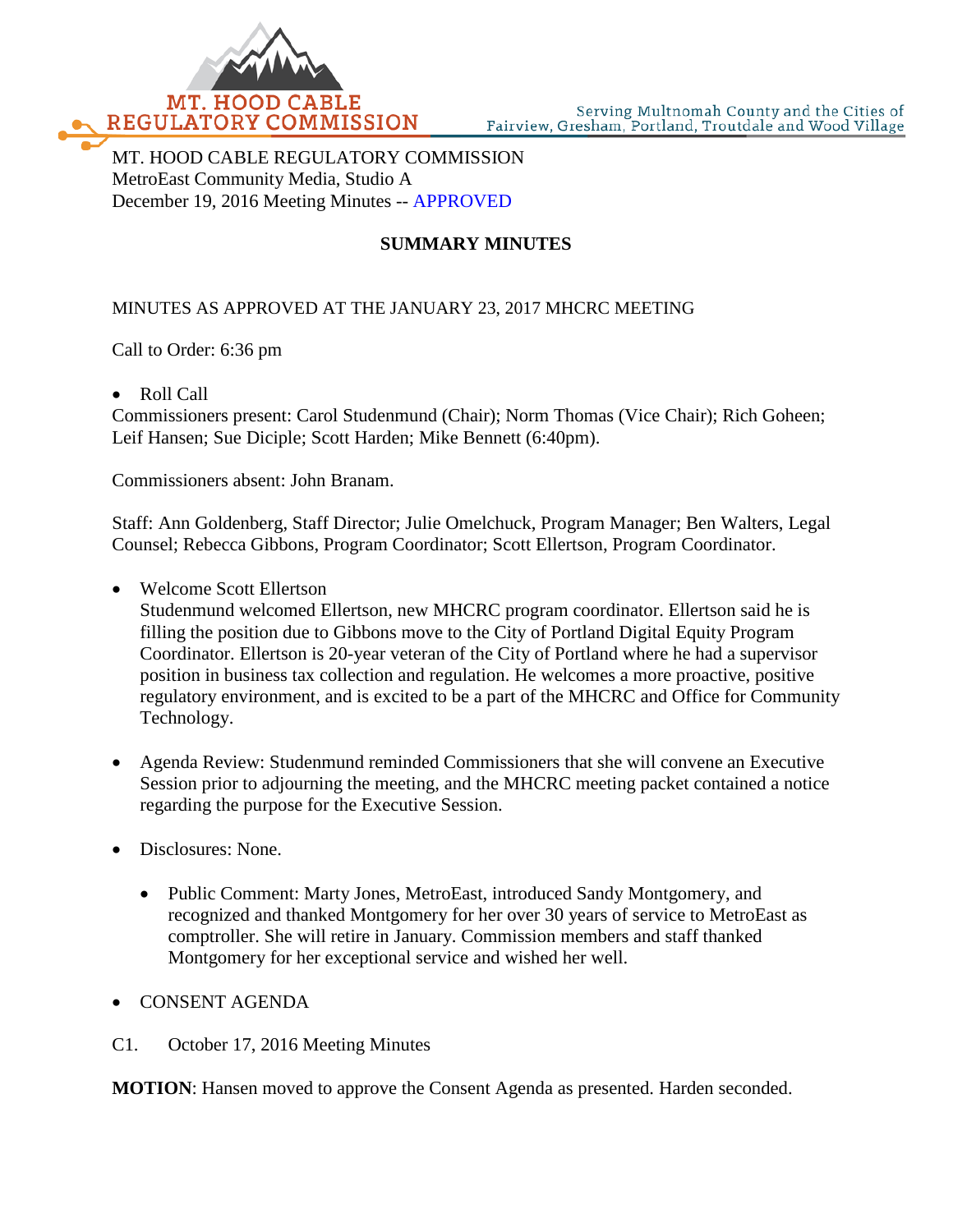**VOTE**: 8-0 passed.

## • REGULAR AGENDA

## \*R1. MHCRC FY15-16 Fund Audit 45 min

Ken DeHart, Moss Adams, referring to a PowerPoint presentation, said Moss Adams' audited the MHCRC Fund FY15-16 financial statements, prepared by the City of Portland technical accounting staff. The audit process includes a detailed testing of transactions and balances, reviewing and testing of internal controls, and reporting on results. DeHart said Moss Adams also provides compliance testing and reporting under Oregon Minimum Audit Standards. DeHart concluded that the audit report is an un-modified, clean opinion on MHCRC balances and activities and no instances of non-compliance were identified. DeHart said the opinion means Moss Adams audited the financial statements and found the statements to be materially correct. DeHart thanked MHCRC staff and City of Portland accounting staff for being responsive and easy to work with during the review.

In response to a question from Diciple, DeHart said no anomalies or issues were identified for future actions or concern.

Thomas, MHCRC Finance Committee Chair, said Committee members conducted a detailed review of the draft financial statements in early December.

**MOTION**: Diciple moved to acknowledge the audit prepared by Moss Adam's for FY15-16 MHCRC Fund and to authorize MHCRC Staff Director to accept the audit by signing and submitting it to the Oregon Secretary of State by December 31. Thomas seconded. **DISCUSSION**: None.

**VOTE**: 8-0 passed

- Staff Activity Reports and Updates
	- Access channels HD activation: Gibbons reported that all PCM and MetroEast channels and Portland Community College's channel are now being carried in HD format by Comcast. Gibbons said the access centers are the first in the nation to have all of the channels carried in both SD and HD. Gibbons said PCM/MetroEast channel 11 is currently appearing on channel 331, however under an agreement with Comcast, it should appear on channel 311. Gibbons said staff is working with Comcast to resolve this channel assignment issue.

Diciple said there is a lot of national attention and admiration for our access centers getting to this point.

In response to a question from Thomas, Omelchuck said Frontier does not currently carry the access channels in HD. Omelchuck said staff is working with MetroEast and Frontier to resolve some issues about the equipment necessary to carry the channels in HD.

• FCC proceedings: Walters said two FCC commission positions are up for appointment (including the Chair position). Walters said the U.S. Senate must act to confirm these position appointments. Walters said FCC appointments reflect the partisan nature of the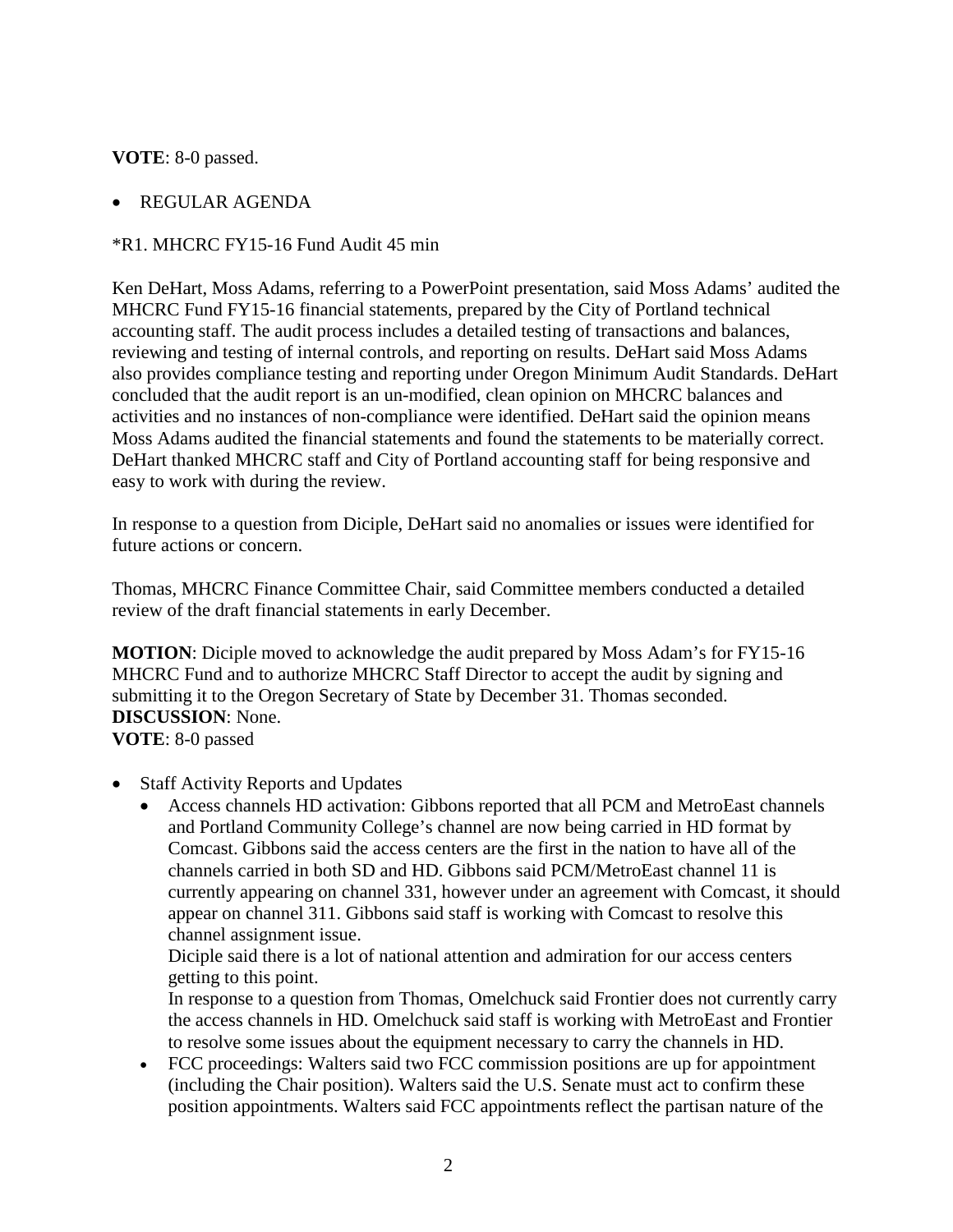President elect. Walters said that until these positions are filled, the FCC lacks a quorum. Because these appointments will take time to confirm, no policies will move forward in the short term, including the proposal for net neutrality.

- 2017 Oregon legislative session: Goldenberg said staff is anticipating challenges to local control of the right-of-way (ROW) in the Oregon legislature, particularly as it relates telecommunications. Walters said the Association of Special Districts submitted a bill that attempts to limit fees to the administrative costs for managing the ROW. Walters said the League of Oregon Cities intends to respond to the bill on behalf of cities. Walter said staff is keeping an eye on several other bills that impact universal service requirements and a proposal to extend the definition of telecommunications to include broadband. Walters said that if a utility is not receiving universal service support then it can refuse service roll out, relieving the telecommunications carrier of its common carrier responsibilities. Walters said this legislative session is a general session, meaning there are no restrictions on the number of bills that can be filed. More than 2,500 bills have been filed so far.
- Digital Equity Action Plan (DEAP): Gibbons said work is progressing related to implementation of the DEAP. Gibbons said staff, in partnership with Multnomah County and Library staff, have been working to develop impact measures and a workplan. Gibbons said lead partner organizations have been identified for each of the 17 strategic action items included in the plan.
- Community Technology Grants: Gibbons said the deadline for Pre-Applications closed on December 6. Gibbons said 12 Pre-Applications were received and are currently undergoing staff review for eligibility. Gibbons said Commissioners should expect to receive notice of their review in a couple days. Gibbons said Commissioner reviews are due prior to the January Commission meeting. Gibbons said Commissioners will discuss and select applications to move forward in the process at the January meeting.
- FY17-18 Budget Process/Information: Omelchuck said staff received a target budget number from the City of Portland for the MHCRC special appropriation. Omelchuck said this budget number is used to develop the MHCRC's initial budget. Omelchuck said the Finance Committee will meet to review the initial budget in February.
- Stakeholder Network Needs Assessment: Omelchuck said the MHCRC entered into a contract with CTC to conduct a longer term network planning process. Omelchuck said CTC has been working on conducting a survey of our public stakeholders in Multnomah County. Omelchuck said CTC plans to conduct on-site interviews with key stakeholders for a deeper dive into needs, interests and opportunities.
- Other: Gibbons, referring to the staff letter included in the meeting packet, said staff issued an invoice to CenturyLink, per the Cure Plan Order approved by the Commission at its October meeting, for failure to meet the standard installation interval standard for third quarter.
- Committee Reports
	- Finance Committee: Thomas said the committee is switching gears from the audit on to next year's budget.
	- Grant Committee: None.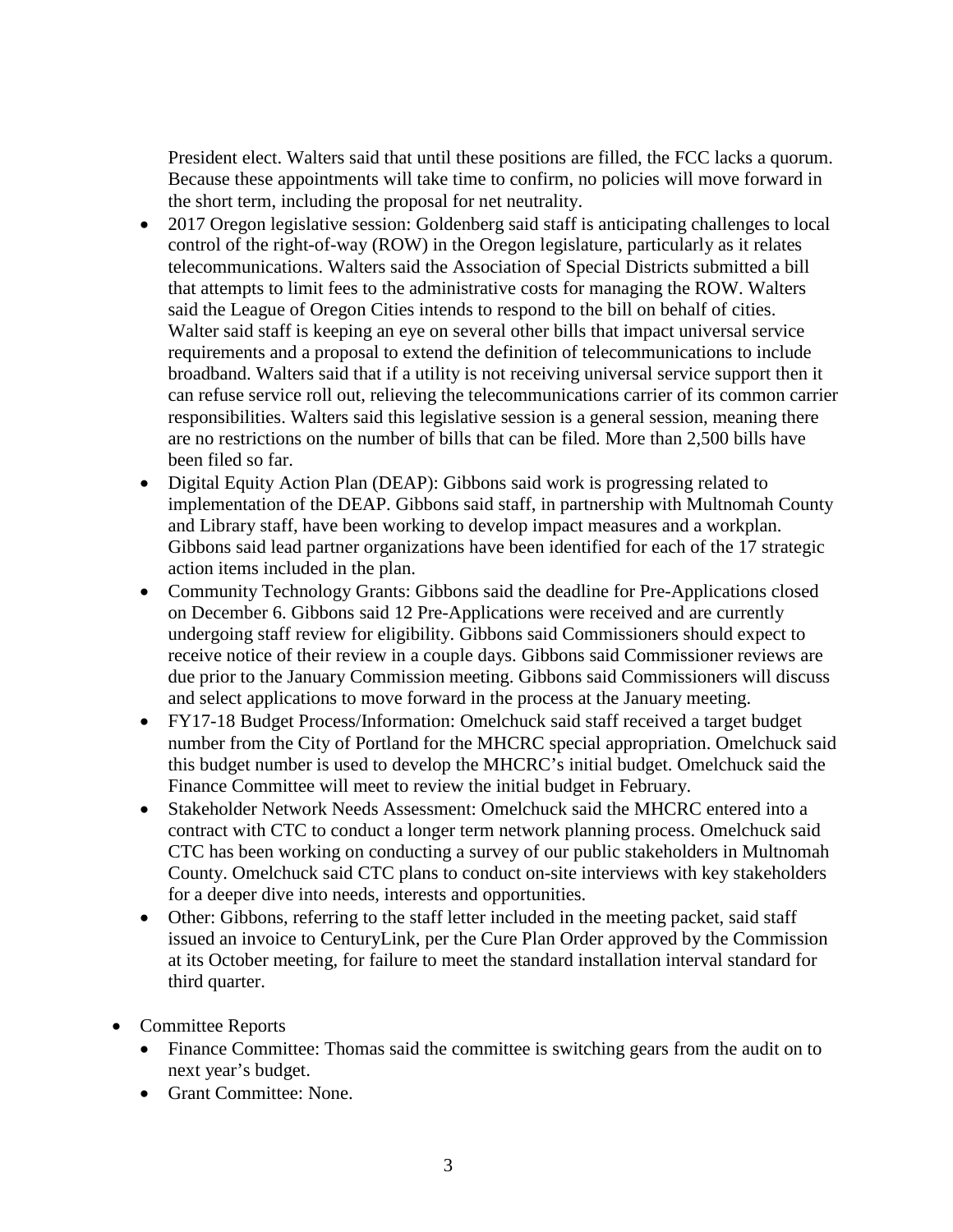- Community Ascertainment Committee: None.
- PCM Board Appointee: In response to a question from Diciple about PCM's rebranding, Studenmund said the rebranding is being discussed by the Board.
- MetroEast Board Appointee: none.

• New Business; Commissioner Open Comment

Studenmund reviewed the MHCRC meeting schedule.

- Franchisee Activity Report
	- Comcast: Marc Farrar, Comcast, gave an overview of the voice-activated features of Comcast's remote control. Farrar provided voice remotes to Commissioners interested in trying the technology (Farrar later clarified that voice remotes are provided to subscribers at no additional cost).

In response to a question from Thomas about role out of gigabit service and fees, Farrar said Comcast has not launched the service yet in the Portland market.

- CenturyLink: Jennifer Bowen, CenturyLink, said CenturyLink is partnered with FreeGeek to provide digital equity training locally. Bowen said CenturyLink is acquiring Level 3 and launched a public website that explains the transaction. Bowen said the acquisition shouldn't impact the cable franchise.
- Frontier: None
- Reliance Connects: None.
- PEG Provider Activity Report
	- MetroEast Community Media: Marty Jones discussed efforts and renovations at MetroEast's new Rockwood popup site. Jones said the site will be used to further MetroEast's digital equity efforts. Jones said MetroEast plans to pilot adult and youth computer literacy trainings and spring and summer camps at the Rockwood site. Jones thanked the Comcast technical team and MHCRC staff for their role in the activation of all the access channels in HD format. Jones shared a few MetroEast videos and reported that 500 people came to MetroEast by Thanksgiving to take part in classes and activities. Jones said MetroEast served 35 non-profits.
	- Portland Community Media: Rebecca Burrill reported that PCM expanded its service hours in an effort to improve customer service, including opening on Tuesdays, and more morning hours. Burrill said the facility is closing in January for renovations. Burrill said PCM will begin its rebranding to Open Signal in mid-January. Burrill said the rebranding process began in early November when they gathered 30 producers to discuss the rebranding. PCM asked the producers for their input, and asked how they can be better served. Burrill said PCM executive team will present the rebranding for City of Portland council members in February. Burrill announced a February  $25<sup>th</sup>$  open house.